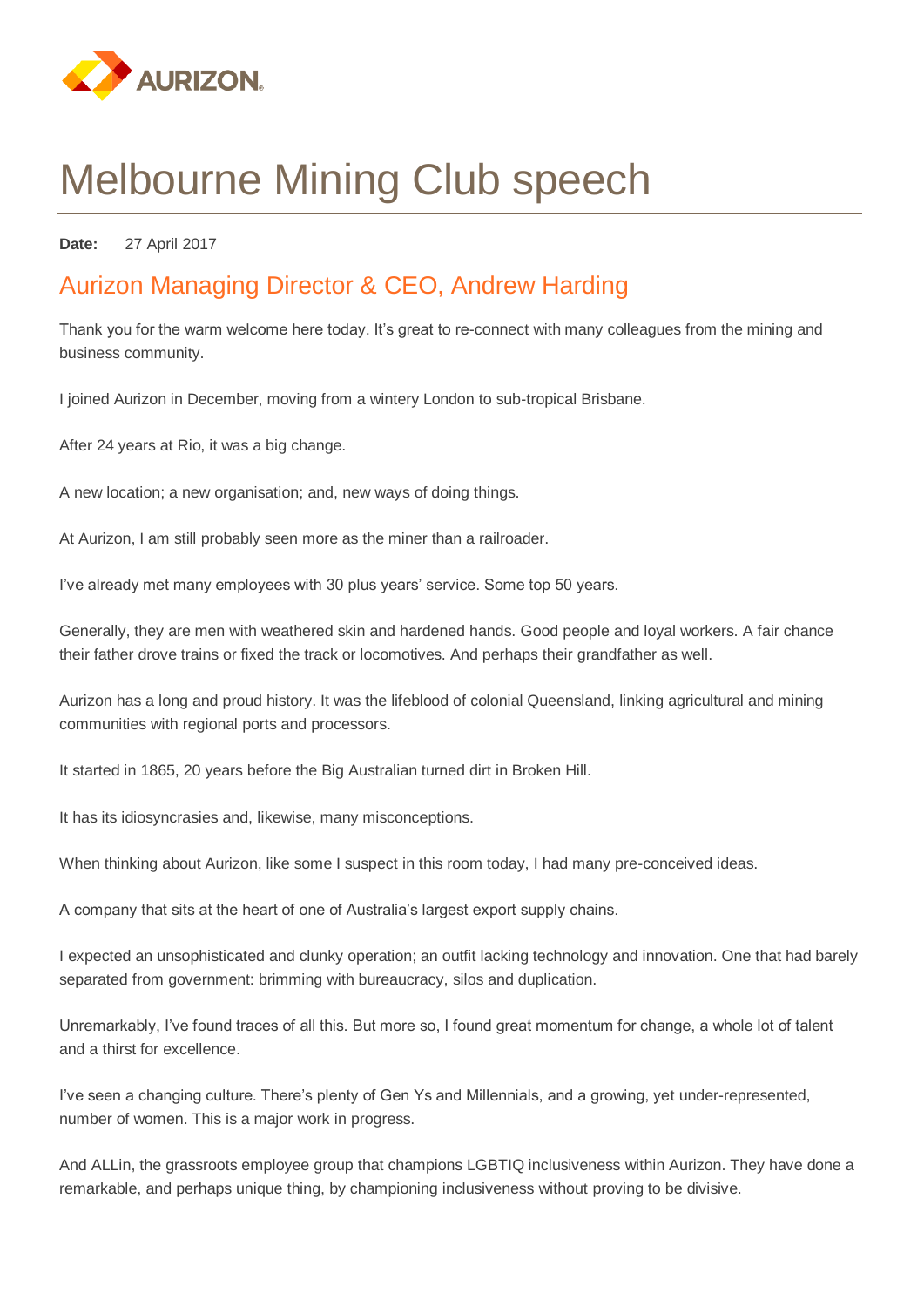And there are plenty of other things that Aurizon does as well or better than other places.

## **Cyclone Debbie response**

I have seen this capability over the last month during the massive weather event that was Cyclone Debbie.

The storm killed at least twelve people in Queensland and New South Wales, primarily as a result of flooding. This makes Debbie the deadliest cyclone to hit Australia since Cyclone Tracy in Darwin in 1974.

In locations west of Mackay, at the heart of Aurizon's operations, 48 hour rainfall totals exceeded 1,000 millimetres or 39 inches in the old scale.

In all, Cyclone Debbie touched communities covering around 4,000 Aurizon employees. Our Central Queensland coal network bore the brunt of the storm.

What impressed most in the incident management was the primacy of safety and welfare. Systematically, all employees were contacted and supported where needed. Company-funded Natural Disaster arrangements were triggered, giving affected employees three days' leave and up to \$500 in emergency payments.

Post-event recovery has been equally effective. All four coal systems were impacted and closed for varying periods of time. Our infrastructure teams scoped more than 520 pieces of recovery work. The repair bill will be 40 to 50 million dollars.

A large part is being spent restoring track on landslips on Black Mountain, west of Mackay – the same spot that got a metre of rain in 48 hours. I flew over that section after the cyclone and can assure you this has been a major civil engineering exercise. Yesterday, the first 12,000 tonne train ran over the rebuilt track, taking customers' coal to Dalrymple Bay.

We understand the criticality for customers and Australia's economy of restoring these export supply chains quickly and efficiently. Our infrastructure crews have worked relentlessly on a disciplined and well-executed recovery plan. It is as impressive as any recovery work I've seen in mining over a quarter of a century.

While some employees have suffered property damage, there were no injuries at home or in the workplace in four weeks since the event to the re-opening of services yesterday.

The net impact on earnings is \$30 - \$35 million (EBIT), when taking a three-year position which factors in expected recoveries. That demonstrates a commercially and operationally resilient business in the face of Category Four cyclone that struck around 70 % of our asset base.

Ladies and gentlemen, Aurizon is in its infancy as a private company, eight years out from privatisation. Management so far has done a very good job in transforming this company and giving employees self-belief in what can be achieved. I acknowledge the roles in this change program of former CEO Lance Hockridge and former Aurizon Chairman, John Prescott AC. John is with us today.

I have come to Aurizon with confidence and determination to deliver sustained improvement to our operational and commercial performance, and to our culture. My job is to find Aurizon's 'sweet spot' in the value chain, not only for shareholders, but also for customers, for communities, and, for regional economies.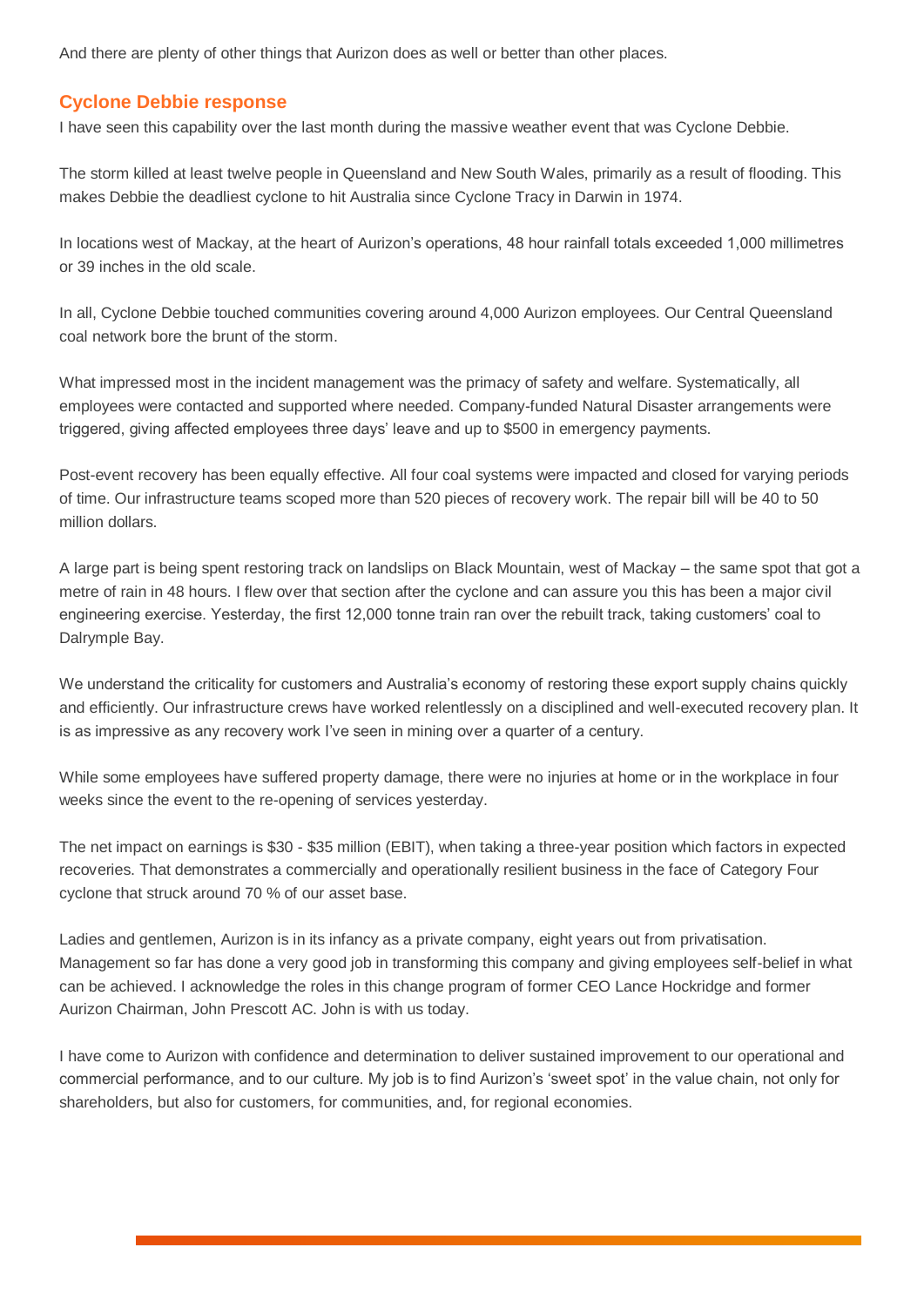This is the broader and universal economic benefit that I believe large companies like Aurizon can deliver. Where we sustain a long-term transformation process and enhance Australia's global competitiveness through the supply chains serving our customers.

## **Capability and role in Australian supply chains**

By any measure, Australia's iron ore and coal supply chains in the west and on the east coast are among the world's biggest and best. I've experienced them from a number of perspectives – as an operator, in joint ventures and now, as a supplier.

We remain however in fierce competition with the supply chains of other countries and they are not standing still. Some great work has been done in recent years to drive down unit costs and lift productivity, especially in the lowprice phase in years just gone.

The Aurizon-owned Central Queensland Coal Network includes 2700 kilometres of open-access infrastructure used by three competing rail operators. The operators deliver coal for about 30 customers from 40 plus mines to five terminals. The trains that run across this network are a little smaller than in the Pilbara but the network is inherently more complex. A long-established regulatory process governs the rules of access and regulates the revenue Aurizon can earn.

My early observation is the process works okay but is infinitely more convoluted than it needs to be. At last count, the Access Undertaking – the rule book if you like - runs to more than 450 pages.

It goes without saying, that I see this a major opportunity for the coal supply chain participants in Queensland. The mines, the rail operators, the ports and Aurizon as the infrastructure owner and manager.

We need a simpler process. We need to reduce regulatory over-burden and endless rounds of cross-examination, consultation and negotiation. Millions of dollars spent on lawyers, accountants and competition experts, in my opinion, could be better invested in productive infrastructure, logistics capability and technology.

Aurizon is now deeply-engaged with miners, rail operators, the Queensland Resources Council, and the regulator, the Queensland Competition Authority, to find a better way for the next Access Undertaking. The Aurizon Board and leadership team see this as a priority.

We are encouraged by interactions to date with more enlightened and pragmatic leadership at the Competition Authority Board, and hope this flows through to a more sensible outcome.

There are however annoying elements of inconsistency that stick out to me as the new kid on the block. It goes like this. Mining companies, as key stakeholders, rightly put in response submissions to the regulatory process in the relevant jurisdiction. This happens in Queensland and, also the Hunter Valley, under a separate regulator, the ACCC.

What is incredibly surprising is that the same miners are prepared to support a materially higher return in the Hunter Valley than Queensland. It gets better: the same consultants the miners hired to do both calculations, and by definition the miners themselves, acknowledge the investment risks in Queensland are higher.

And as we all know if the risks are higher you would expect a higher return. However, under the current regulatory process the miners, contrary to this logic, have proposed a 1.2 % lower return in Queensland – a differential that would represent more than a \$300 million revenue for Aurizon over the four year regulatory cycle.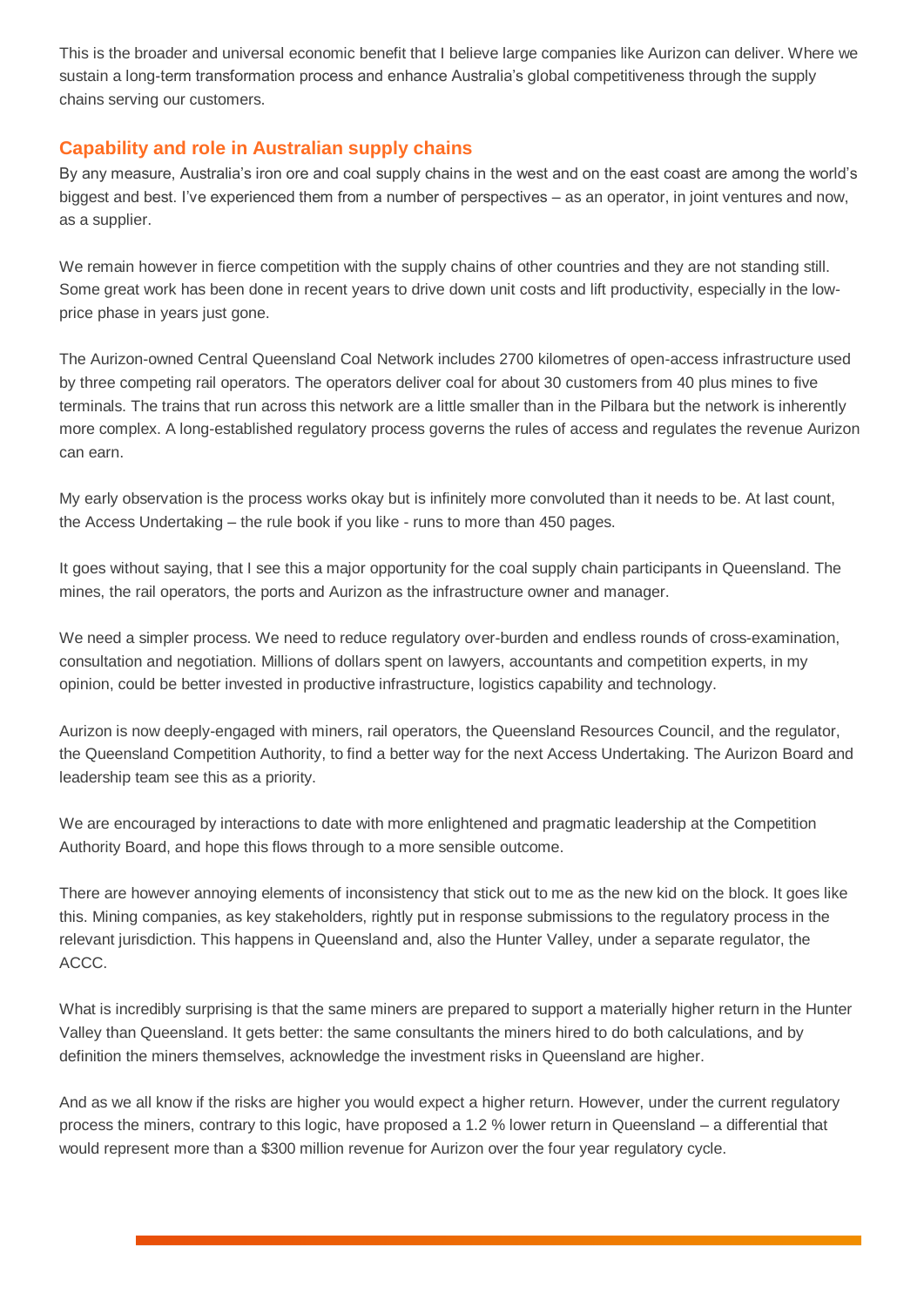After 24 years in the mining industry. I am reasonably qualified to understand commercial realities. Yet I struggle immensely with this type of gaming of the system. Given the high-quality of our resources in Australia, all participants in the supply can enjoy good commercial returns provided there's a sensible regulatory framework and a genuine willingness to work on delivering the most efficient export supply chains possible.

The Central Queensland network has a nameplate throughput of 308 million tonnes per annum, after significant miner-requested investment in new track over the past five years. Last financial year, 226 million tonnes was hauled. Concurrently, Aurizon has delivered significant improvements in safety, reliability and system availability.

What perhaps has not been clearly articulated is the opportunity for miners to decrease their infrastructure tariffs significantly by using all the available capacity. Under the new undertaking we are proposing, the FY2018 tariffs would fall by 26% per tonne should miners use all 308 million tonnes of capacity rather than the 226 million tonnes that is forecast.

What I am aiming to demonstrate here is the collective opportunity for Australia's second largest export industry, coal. An industry that in 2015/16 delivered \$34 billion in export earnings for Australia and \$5.7 billion in wages for about 44,000 Australians.

Aurizon's role in Australia's export-oriented economy – one of the key reasons for Australia's high living standards – is one we understand well and are well invested in. Here we have a long-run, productive infrastructure asset that delivers for the sector, supports global competitiveness, and promotes healthy competition among coal producers and rail hauliers.

Before leaving this topic, I did want to complete the picture by touching on Aurizon's scale in the haulage of coal and iron ore. Together with our infrastructure capability, it does offer considerable scope for supply chain innovation.

In 2015/16, Aurizon trains delivered 270 million tonnes of freight for customers nationally, including 230 million tonnes of coal and iron ore in Queensland, New South Wales and Western Australia.

These are being delivered more efficiently than ever before, enabled by improved asset and labour productivity, new operating discipline and some clever technology. Like everyone, there's a big push towards being leaner, smarter and faster.

As an aside, the company that carries the biggest rail tonnages in Australia is the business I previously ran, Rio Tinto Iron Ore. In 2015/16, it railed 320 million tonnes of iron.

But the engineer in me got thinking about mineral densities and the like, and how tonnages, a measure of weight, might compare to volumes carried. Our Market Intelligence team crunched a few numbers. Aurizon does apparently haul more bulk volume than any other customer-owned and independent rail operator in Australia. Our volumetric coal and iron ore haulage was more than 250 million cubic metres for FY16, ahead of Pacific National at around 200 million cubic metres and Rio at 150 million.

But back to the main game. In the months and years ahead at Aurizon, I plan to build heavily on this platform of performance in rail infrastructure and train operations. Here's a business that can deliver sustained, long-term improvement across key safety and operating metrics. While much has been achieved, there's plenty of juice left in the tank.

It does highlight supply chain capability and the even greater role we could play. I reflect on my earlier comment that Aurizon is already doing many things better than others.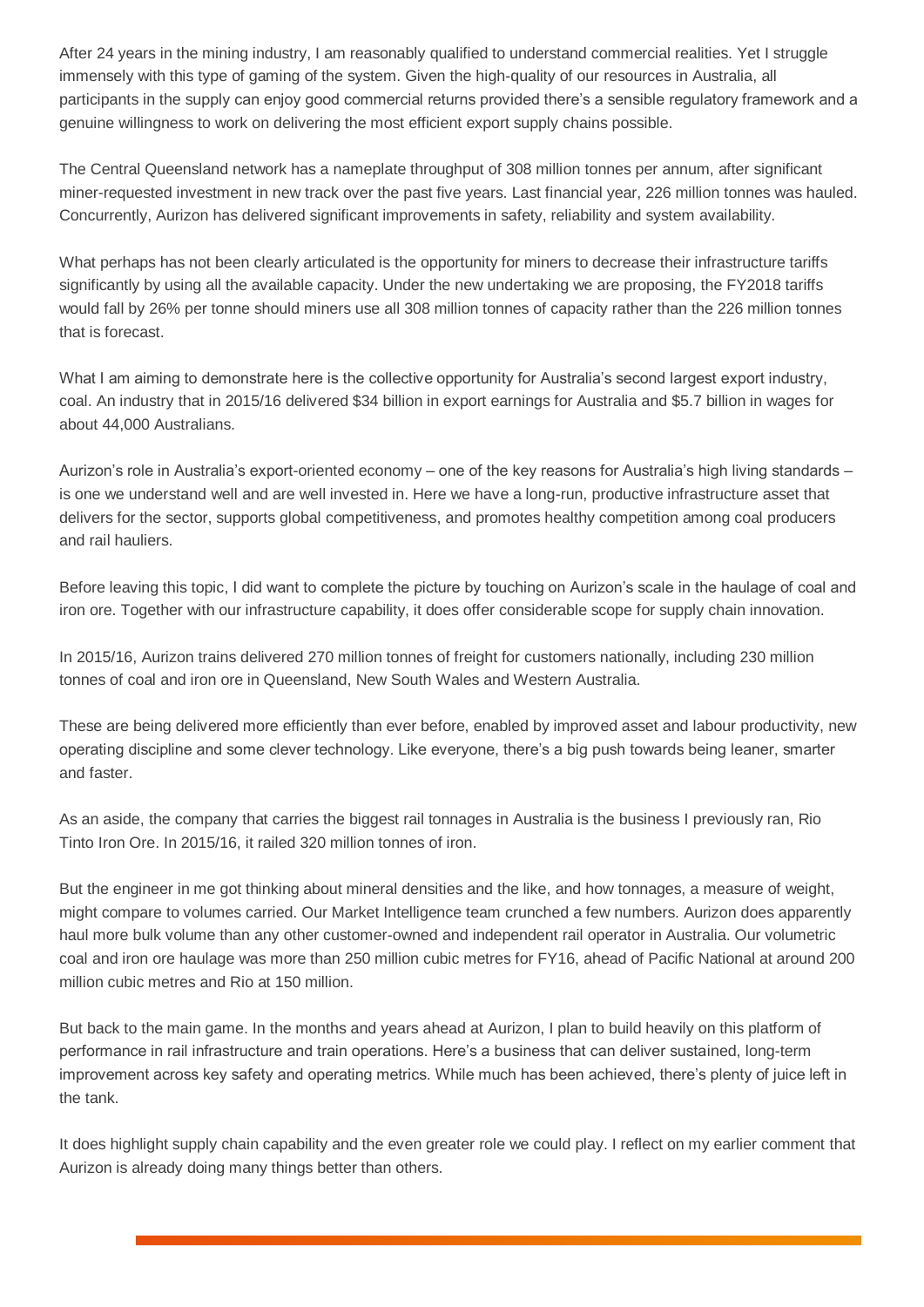It's not inconceivable that in years to come, we could challenge the current business model for the Australian resource sector. With Aurizon providing discrete, super-efficient rail and port services to resource companies and allowing them to focus on their core activities.

I can already see the heads shaking in disbelief. Andrew has now turned from miner to railroader! But at the heart of this, I am in the business of creating value for customers and for shareholders, nothing more. My door is always open.

## **Strategic importance of trading relationships**

I would like to change gears a little and talk to another important dimension of the work done by many people in this room today.

And that is the business of building trade and cultural relationships with our Asian neighbours. In my view, the importance of strengthening Australian's economic base and our regional trading relationships cannot be overestimated.

Last month, I participated in the fifth National Meeting of policy think-tank, China Matters, with a range of people from Australian defence, corporate Australia and academia. It included dialogue on the nuanced relationship between economic strength and regional security.

I could not help reflecting on this discussion in light of recent events to our north. In a world where regional tensions have re-surfaced, the strength of our economic relationships in Asia remains one of Australia's greatest assets.

Our big trading partners of China, India, Japan, South Korea and Taiwan depend on us to provide a secure, reliable supply of the high-quality commodities to sustain domestic growth.

Australia plays a vital role in the supply chain that supports these nations' development, but it's a role we cannot take for granted. Imports of Australian food, energy and resources could be replaced by others, and they would leap at the chance.

So when we're talking about what Australia should do to influence regional geo-political matters, then protecting and strengthening our economic and cultural ties should be one of the priorities for Australian business.

That involves domestic reform to help Australian business remain competitive, and strong support for free trade. For a nation that depends on exports for economic growth, Australia will suffer more than most if we lose the momentum that has been achieved with the free trade agenda in recent years.

Trade with our Asian neighbours has been nurtured over more than half a century by hard work by business people and strong support from successive governments. There is no reason to think it will not flourish for the next 50 years. It is a high-value commodity in the broader context of regional stability.

## **Future of coal and energy security**

A few related comments then about Australia's role, and indeed great economic opportunity, in meeting the energy needs of rapidly-growing economies in Asia and the Indian sub-continent.

I support a pragmatic, commercial approach to meeting the demand that is driven by the demographics of population growth and a burgeoning middle class. This should not be confused with relative wealth in Australia: there remains, for example, about 300 million Indian people without access to electricity.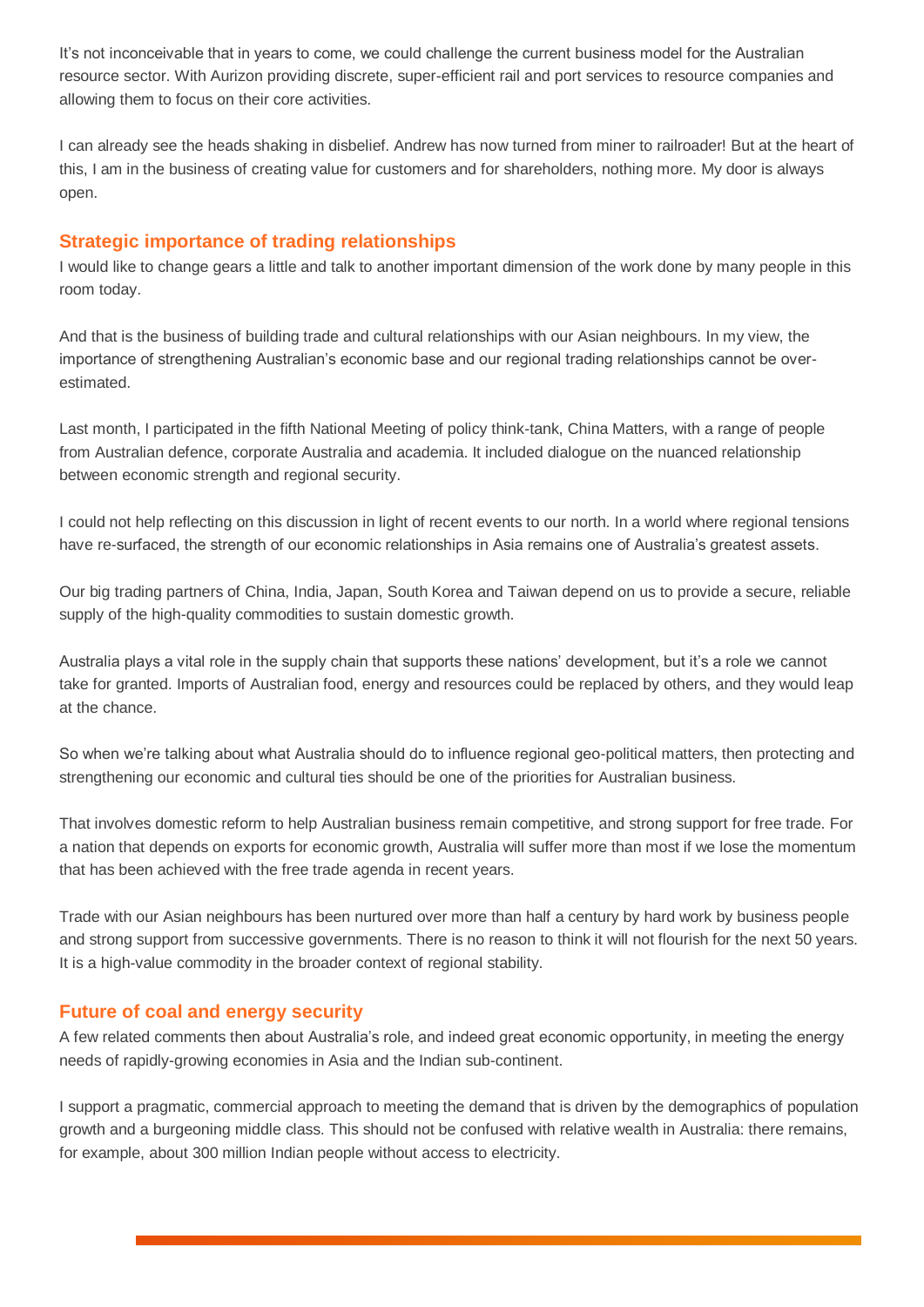The energy debate, in our markets and in Australia, must be technology-agnostic. It's not a binary discussion of coal or no-coal.

We must remain focussed on energy security, price and reliability to ensure we keep a lid on spiralling costs that are hurting, in equal amounts, Australian consumers and business. This in turn goes to maintaining our living standards, keeping jobs in Australia, and creating income in regional communities.

Yet, until recently, we've been failing to effectively prosecute our case.

We're pushing up hard against a well-funded, politically-savvy anti-coal lobby, determined to tie business up in knots through the legal system. They have harnessed the power of social media in attacking those wanting to engage in sensible dialogue on climate change.

The campaign of untruths though has signs of unravelling. Witness the recent stunt claiming 'coal pollution' on the shores of Abbot Point when it was naturally occurring black sand that's probably been there for millenniums.

In business we do need to make our case more effectively, using an evidence-based approach that shows the value of efficient supply chains and lower-emission coal energy.

Recent campaigns by the Mining Council have been useful but it is tough to get the message to stick. Some policy makers are also making their views loud and clear, particularly a very committed and welcome contribution by Resources Minister Matt Canavan.

We need to show how we can contribute to a realistic transition to more renewable energy sources. And how newgeneration coal-fired power, fuelled by high-quality Australian coal, can reduce emissions by 40% or more compared to existing energy.

Recently, Aurizon again become the target of well-organised activists rallying against development of the Galilee coal basin in Queensland. This followed our application for a concessional loan from the Northern Australia Infrastructure Facility to facilitate construction of rail infrastructure for proposed Galilee mines.

Within hours of our application becoming public, social media was swamped with vitriol on Aurizon and demonising our potential role in the Galilee. Within days, we had protestors in our head office. I expect the anti-Aurizon campaign to continue while we are part of seeking a viable infrastructure solution for the Galilee.

Our message won't change. We acknowledge that climate change is human-induced, that action needs to be taken to reduce carbon emissions, and that a growing proportion of renewables will be part of that solution. However for the foreseeable future, the world's energy needs will be served through a baseload of coal and gas, supplemented with the intermittent power of renewables.

Indian company Adani has also applied for a government-funded loan for a similar project. Of course, they've been fighting the same anti-coal activists through the courts for years.

We estimate that construction costs of our proposal would be at least \$1 billion less than the alternative of a standalone 'greenfield railway' running 380 kilometres from the Galilee to Abbot Point. Aurizon's proposal would significantly reduce the number of land acquisitions and have less impact on the natural environment and agricultural land.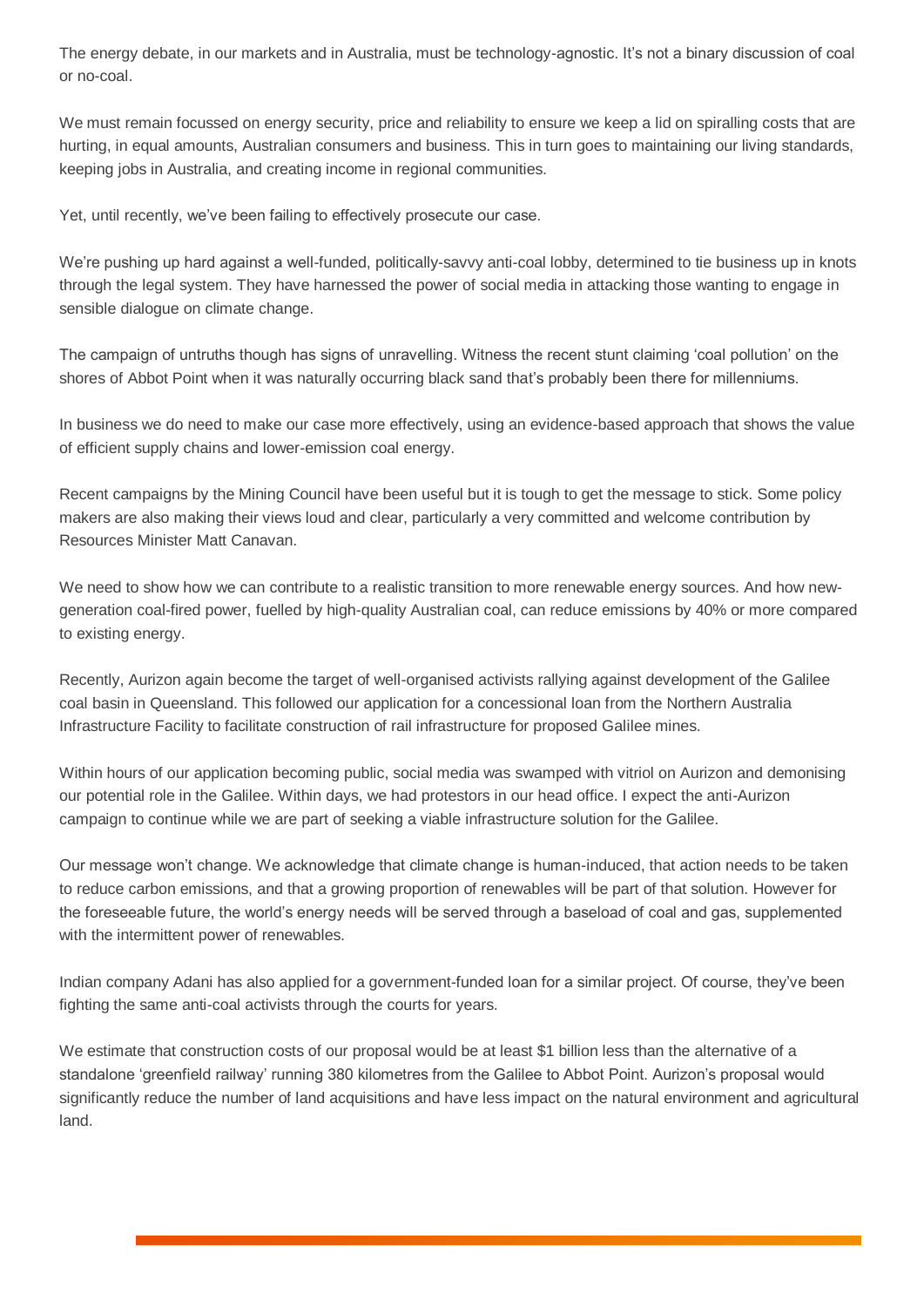While the process for our NAIF application is confidential, it's well known that Aurizon has continued to support the development of the Galilee for the better part of a decade. This has included discussions with key proponents including Adani and GVK-Hancock.

Aurizon has consistently advocated an open-access railway for all miners and rail operators, and integrated into the existing network that works well.

Yet when I brought a new lens to the challenge of developing and funding rail infrastructure for the Galilee, I again struggled with some of the constructs.

There's no question in my mind about the merits of liberating high-quality thermal coal from the Galilee. The question is how.

We have a proposal to build a new and expensive railway adjacent to an established network with spare capacity. The Aurizon and proposed Adani corridors are so close that drivers could wave to each as trains crossed.

The Adani proposal would cost more than \$1 billion than the Aurizon option of tapping into an installed and efficient infrastructure asset. I can only ponder the parallels with the massive investment in triplicate of LNG trains in Queensland, now under-utilised, and the source of angst for Australian gas consumers.

Adani's proposal, through the NAIF process, also seeks Australian taxpayer funding. I've got to say that doesn't make a lot of sense to me. Should this happen, then incredibly, I might find myself siding with the activists, albeit for entirely different reasons.

## **Closing remarks**

In closing, a few brief reflections from a relatively new "railroader".

I often get asked why Australian railways don't contribute more to the national freight task, when everybody generally agrees they should. They are safer, more efficient for bulk loads over long distances, and reduce the number of heavy-vehicles on publicly-funded roads.

There's lot of reasons but one of the main ones is the failure to have a strong voice. Like coal in the energy debate, at times we've become somewhat silent.

Unable to articulate well our role and our economic contribution; and in informing and influencing communities and government in policy-making.

I am determined that Aurizon will play its part in this dialogue. To ensure our voice has more clarity and gets better traction with the constituencies that count.

Certainly in the resource sector, rail has demonstrated its value to the export supply chain. And there's much more we can do to enhance our global competitiveness.

There are many more opportunities out there for rail in other supply chains such as agriculture and bulk freight.

These go to the heart of national productivity and enlivening economic opportunity. But that's another discussion for another day.